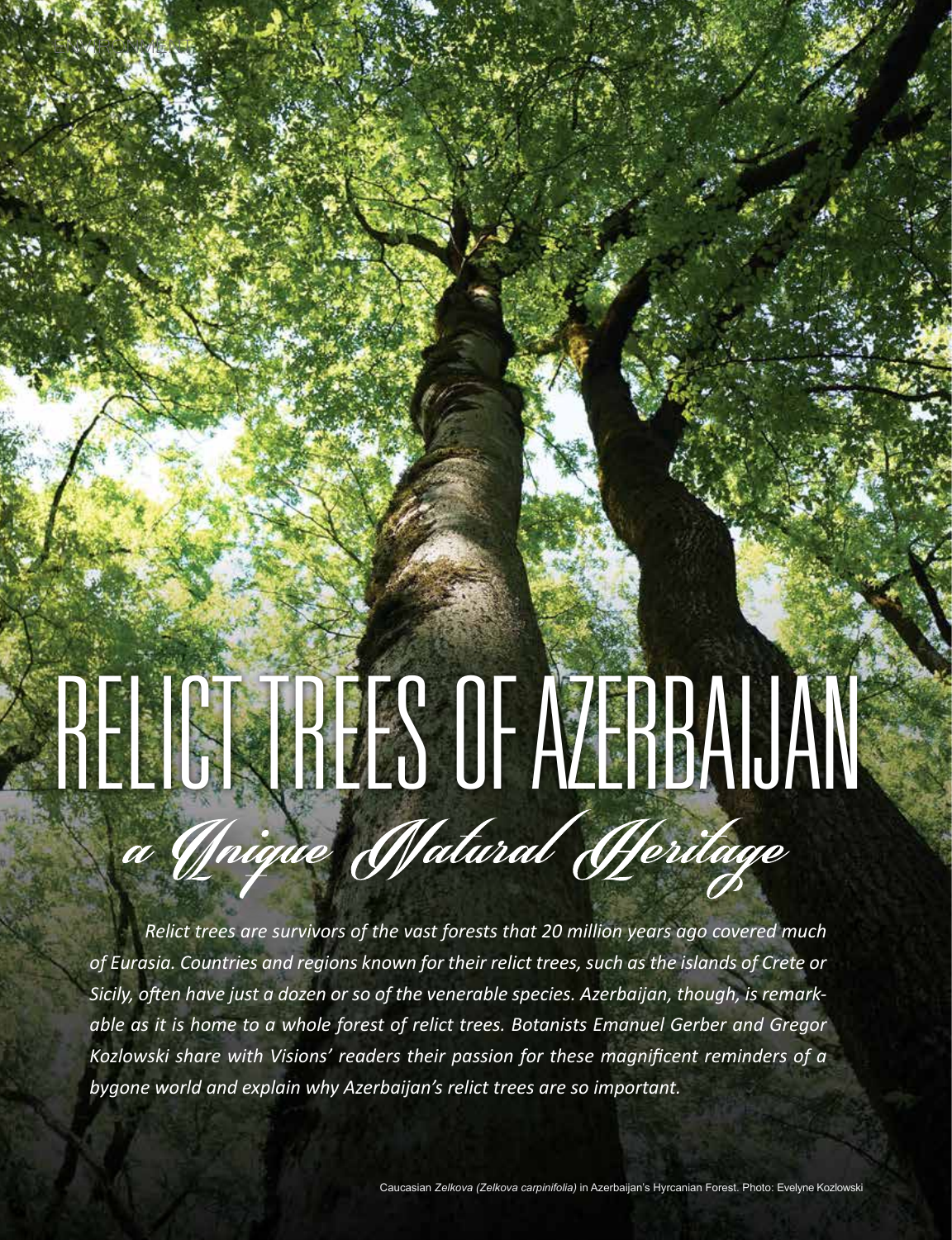ENVIRONMENT<br>
Azerbaijan has many national treasures. Relict trees – rapid global transformation, specifically demographic and<br>
probably not your first thought – are one of them. Ancient climatic changes, could irreversibly Azerbaijan has many national treasures. Relict trees – probably not your first thought – are one of them. Ancient and mysterious, they are particularly emblematic of the natural heritage of the country. Outlasting changing and stressful environmental conditions for millions of years, these organisms provide a unique opportunity to research past and present evolutionary processes. Besides their ecological functions, many relict trees hold important socio-economic uses and cultural significance. There is an enormous potential to explore and highlight this unique heritage both on a local and international scale.

> These majestic trees are to be found in the Hyrcanian (Hirkan) Forest in the south of Azerbaijan. Their decorative leaves, large crowns and strong trunks have attracted the attention of naturalists, botanists and gardeners from around the world for centuries. Paradoxically, however, many aspects of their distribution patterns and ecology are still not well understood.

## RARE AND IRREPLACEARLE

Despite their continued existence over an enormous geological time span, today, only a handful of each highly threatened species remains. Recent unprecedented and rapid global transformation, specifically demographic and climatic changes, could irreversibly threaten the survival of these unique trees. Conservation of this significant evolutionary heritage for future generations requires targeted action to prevent detrimental human activity.

Relict trees are not only valuable from a scientific point of view, they also contribute to human welfare and can play a significant role in the economy in forestry and timber cutting, paper production and construction. Their wood is valued by local communities in the manufacture of traditional furniture, decorative items and other craft work. Furthermore, they can be planted to stabilise slopes against erosion and landslides. Some species have natural healing properties used in both traditional and modern medicine, and in the detoxification of soil and water.

### Hyrcanian Forest

The Hyrcanian Forest follows the south-western and southern coasts of the Caspian Sea. There, it forms a narrow, arching region of forest that extends from south-eastern Azerbaijan across the south and then eastwards as far as the Golestan Province of Iran. Since the original forests of the coastal plains were almost completely cleared due to intensive farm-



Caucasian Wingnuts *(Pterocarya fraxinifolia).* Photo: Evelyne Kozlowski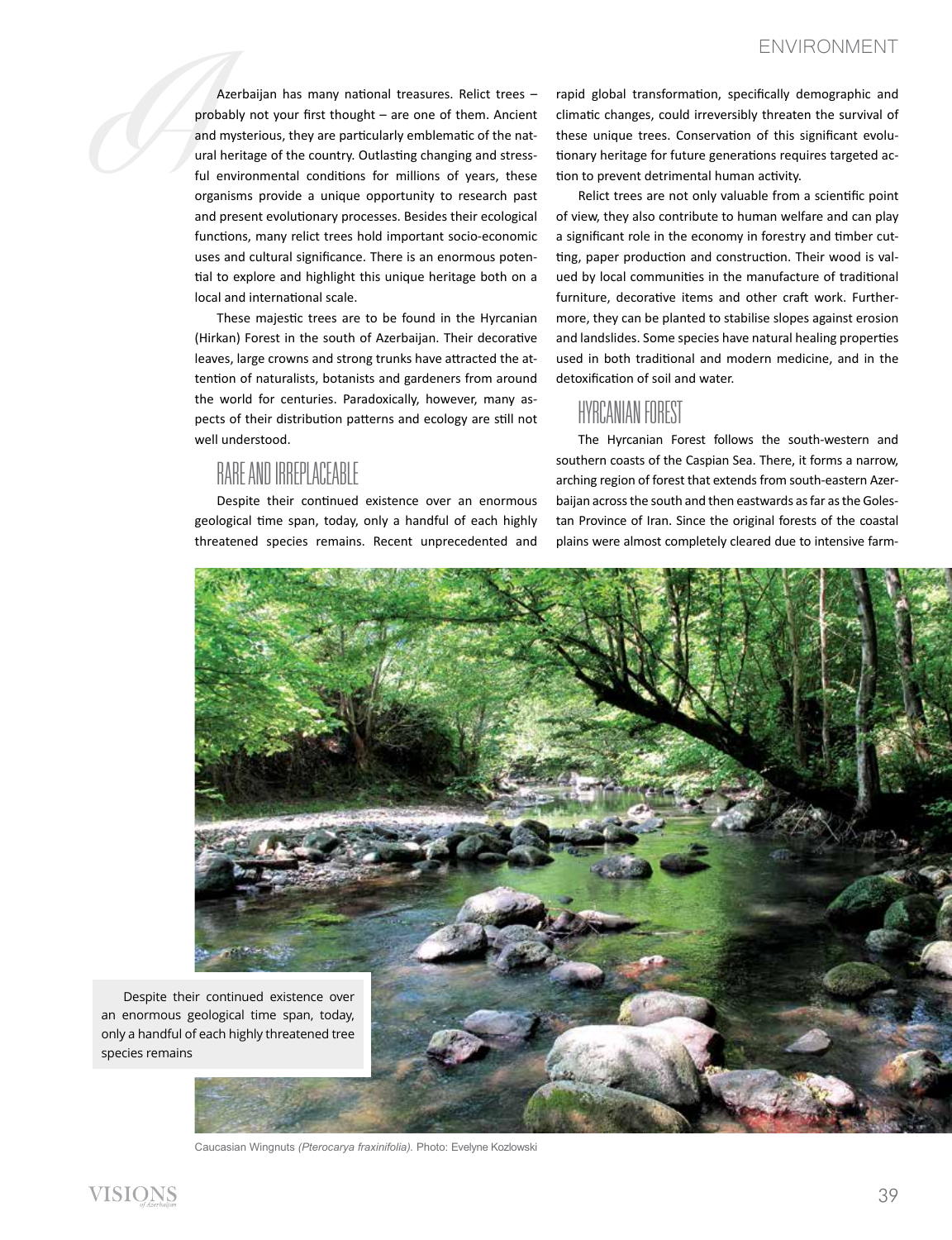ing, the modern day range of this unique forest community is limited to the north-eastern slopes of the Talysh Mountains and the northern slopes of the Elburz Mountains.

Fossil records attest to the fact that Hyrcanian is a descendant of forest communities that were widespread throughout the northern hemisphere during the Miocene, a geological era between 23 and 5.3 million years ago, but whose range significantly retreated during the climate change that occurred during the glacial Pleistocene period. The Hyrcanian Forest owes its survival to the special climate of the southern Caspian region, and the relatively mild humidity it enjoyed even during the Ice Age.

# THE TALYSH MOUNTAINS - A BIODIVERSITY HOTSPOT

The Hyrcanian Forest of the Talysh Mountains benefits from a regional climate that is markedly warm and humid. With 95 tree species, 110 shrubs and more than 1,000 other higher plant species (those with specialised tissue for distributing resources throughout the plant, allowing it to grow bigger),







Fruit of the Velvet Maple *(Acer velutinum).* Photo: Emanuel Gerber

this area boasts a peak biodiversity compared to other forested areas in the neighbouring south-eastern Elburz Mountains. Together with a variety of fauna that is equally diverse and rare, this wealth of flora gives the relatively small Azerbaijani portion of the Hyrcanian Forest a global significance, and justifies every effort to appreciate and maintain it.

During the Soviet period, the use of the Talysh Mountain forests of Azerbaijan was centrally organised and regulated. After 1989, when the Soviet socio-economic system collapsed, the local people in the Talysh Mountains turned increasingly toward subsistence farming, using wood for heating, cooking and building, both for personal use and for sale. The unregulated collection of this wood, together with an increasing use of the forest for pastureland, led to the degradation and loss of large numbers of trees. The challenge now is to provide good economic options for the local population, while preserving long-term the Hyrcanian Forest ecosystem.

## Portraits of Three of the Emblematic Relict Trees of Azerbaijan

#### **Velvet Maple (***Acer velutinum***) – a record-breaking maple**

The Velvet Maple is the largest maple tree in the world. Typically it does not grow taller than 20 to 25 metres, but some trees can reach a height of more than 60 metres. Near the village of Siyov in the Talysh Mountains, there is a multi-stemmed giant that is 52 metres tall with a crown diameter of 32 metres and a circumference at breast height of 930 centimetres. The Velvet Maple also has a record leaf size and is exceeded only by the Oregon Maple (*Acer macrophyllum*) native to northwestern North America. As the Velvet Maple tends to develop heart rot, the trunks of larger and older trees are generally hollow.

The Velvet Maple is the largest maple tree in the world. Typically it does not grow taller than 20 to 25 metres, but some trees can reach a height of more than 60 metres

The main range of the Velvet Maple includes the Hyrcanian Forests of Azerbaijan and Iran, from the Talysh Mountains and Lenkeran (Lankaran) as far as the province of Golestan. In addition, there are a few known specimens in the eastern Greater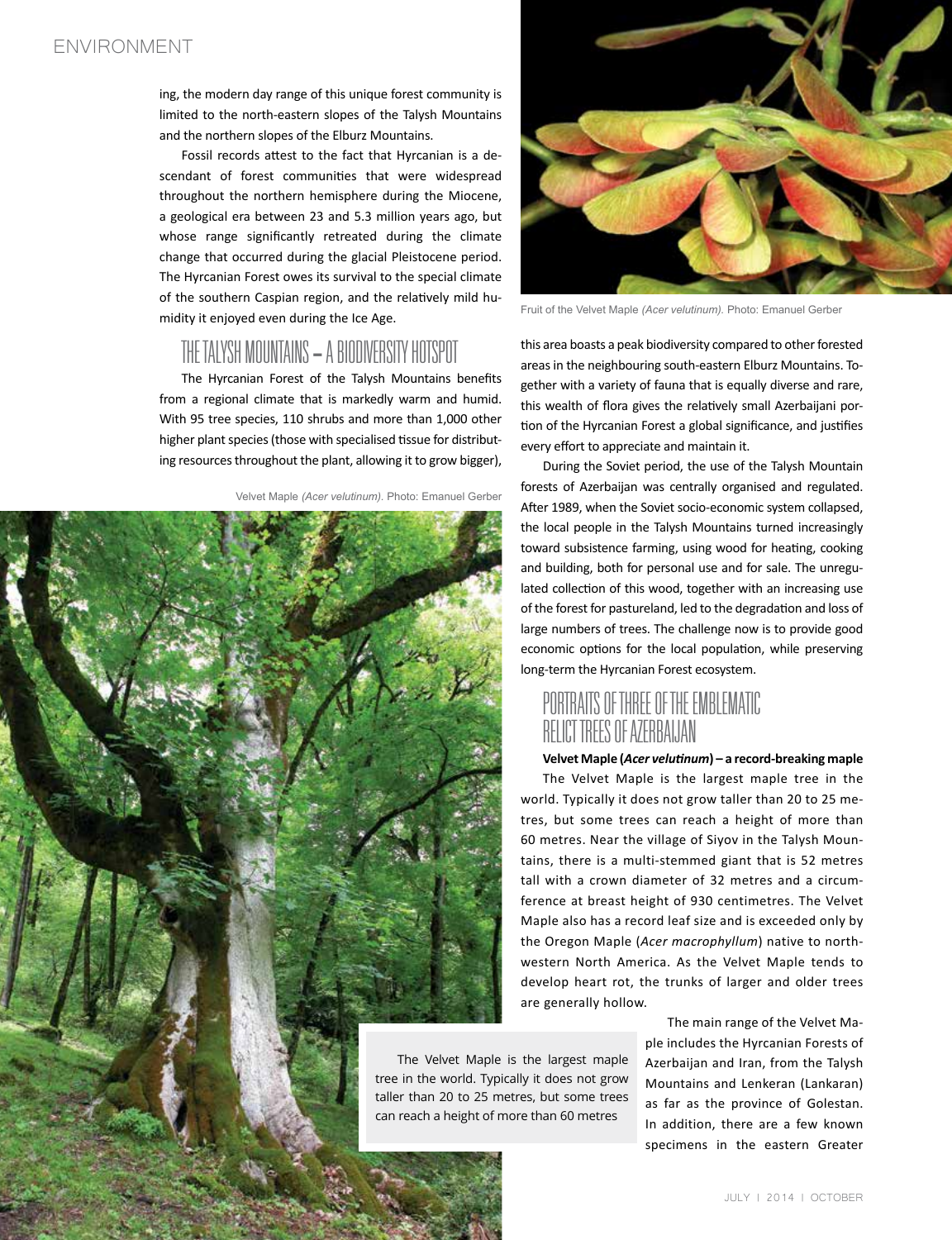#### ENVIRONMENT



Velvet Maple *(Acer velutinum).*  Photo: Evelyne Kozlowski



Flower of Persian Silk Tree (*Albizia julibrissin).*  Photo: Emanuel Gerber



Fruit of Persian Silk Tree (*Albizia julibrissin).*  Photo: Evelyne Kozlowski



Fruit of *Caspian Locust (Gleditsia caspica).* Photo: Evelyne Kozlowski

Caucasus Mountains (e.g. in Sheki and Quba regions in northern Azerbaijan).

The Velvet Maple prefers moist, deep soils on hillsides and in ravines, from the lowlands up to 1800 metres above sea level. Within the forest, it grows as a single tree



Persian Ironwood *(Parrotia persica).* Photo: Gregor Kozlowski

#### The TOP Ten – the most emblematic relict trees of Azerbaijan

Cappadocian Maple (*Acer cappadocicum*) Velvet Maple (*Acer velutinum*) Persian Silk Tree (*Albizia julibrissin*) Caucasian Alder (*Alnus subcordata*) Caucasian Persimmon (*Diospyros lotus*) Caspian Locust (*Gleditsia caspica*) Persian Ironwood (*Parrotia persica*) Caucasian Wingnut (*Pterocarya fraxinifolia*) Chestnut-leaved Oak (*Quercus castaneifolia*) Caucasian *Zelkova* (*Zelkova carpinifolia*)

or in small clusters alongside other tree species. However, in open sites such as the forest edge or clearings, the fastgrowing and light-hungry young Velvet Maples have the advantage over competitor species and often thrive there in greater numbers.

# Persian Ironwood *(Parrotia persica) -* a classic relict tree species

The Persian Ironwood is undoubtedly one of the most noteworthy relict tree species of the Hyrcanian Forests. Its range extends along a narrow strip on the southern coast of the Caspian Sea from the Talysh Mountains in Azerbaijan as far as the Iranian province of Golestan. Another smaller natural area of occurrence is located in the south-east of the Greater Caucasus Mountains in Azerbaijan.

The Persian Ironwood is still common within its range and may even form pure stands (areas where the species comprises more than 80% of the total tree population). Mostly as a result of its attractive autumn foliage colours, it was cultivated as early as the first half of the 19<sup>th</sup> century. Today, mature specimens are found adorning many parks and gardens of Europe and North America.

The Persian Ironwood is a species of the lowlands, growing best at an elevation between 250 and 400 metres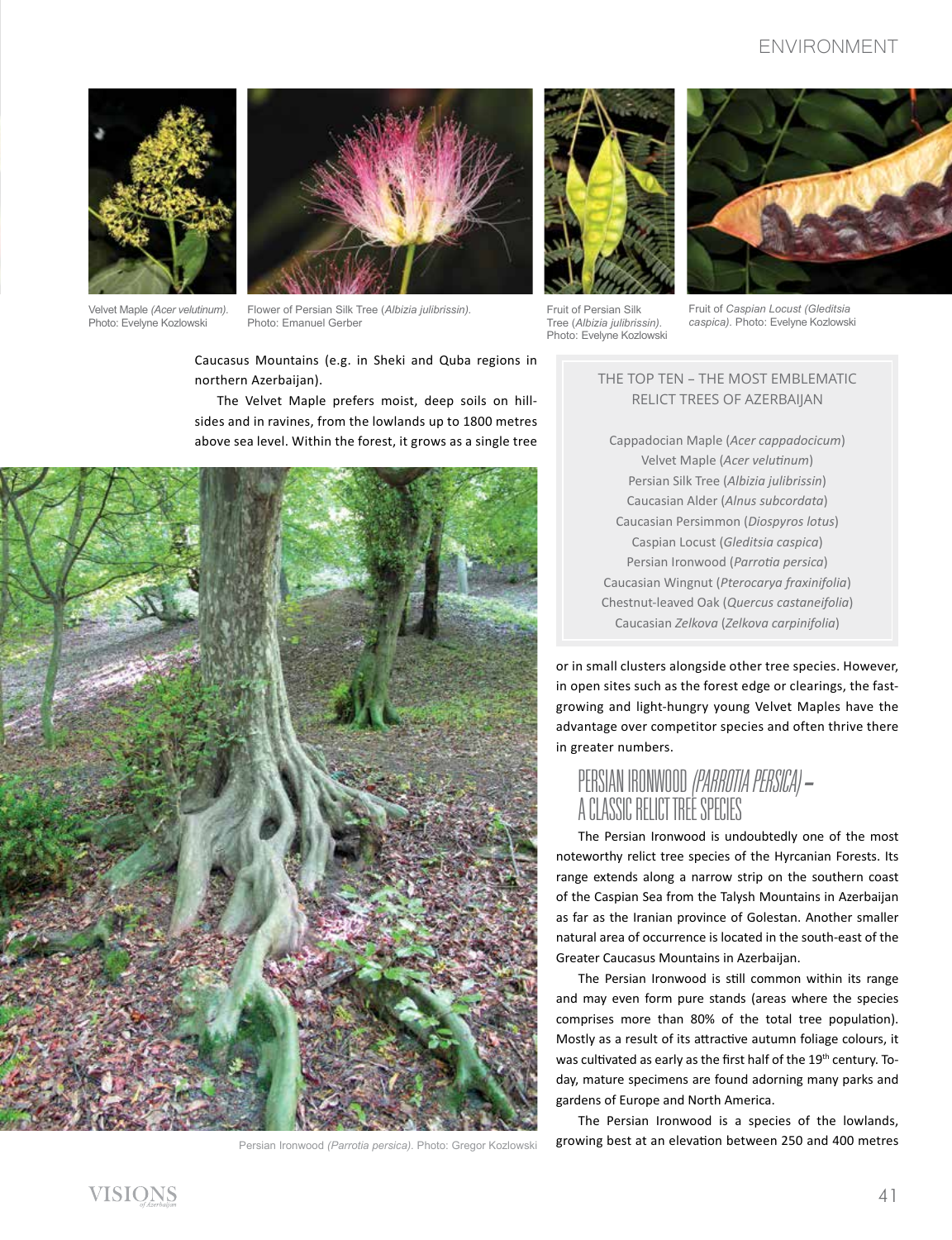#### The international and interdisciplinary Project *Zelkova*

In 2010, the Botanic Garden of the University of Fribourg (Switzerland) together with the Natural History Museum Fribourg and Botanic Gardens Conservation International (United Kingdom) started the interdisciplinary Project *Zelkova*. Through this initiative, as much information as possible about the six known species of *Zelkova* is being compiled and evaluated, incorporating a range of other scientific institutions. The goal of this endeavour is to develop a comprehensive action plan to preserve this globally endangered relict tree. The project has three parts: 1) Evaluation of the conservation status of the individual species and surveying the specimens found in cultivation; 2) scientific studies of *Zelkova* to understand their phylogenetics, biogeography and population genetics; 3) informing and sensitising the public, for example with exhibitions, as well as the exchange of knowledge and experience at national or international symposia.



above sea level. Despite its preference for warm and rather shady sites with damp, deep and nutrient-rich soils, it also tolerates less favourable climatic conditions and soil, and in the Talysh Mountains grows as single small trees at elevations of 1,200 metres and more. In the Elburz Mountains in Iran, the species is even found at elevations above 1,400 metres. In autumn, the foliage of the Persian Ironwood develops a magnificent yellow, orange and purple assortment of colours, making the Hyrcanian Forest more eye-catching than ever.

# Caucasian *Zelkova(Zelkova carpinifolia) -* Stately and long-lived

The greatest occurrence of Caucasian *Zelkova* is found in the Hyrcanian Forests and in west Georgia. There is also a limited number of smaller, isolated sites in north-west and east Georgia, in southern Azerbaijan, in eastern Turkey and

in western Iran. This disjointed pattern of distribution indicates that 6,000 to 5,500 years ago, forests with Caucasian *Zelkova* were more widespread in the South Caucasus than they are today.

The light- and heat-loving Caucasian *Zelkova* enjoys fresh, not-too-wet soil that is rich in humus (organic, mature, top soil) and lower-lying sites, where it can attain a trunk diameter of two to three metres and a height of 40 metres. Not only does the species grow large, it is long-lived too. Some specimens in the Talysh Mountains are 800 to 850 years old.

Not only does the Caucasian *Zelkova* grow large, it is long-lived too. Some specimens in the Talysh Mountains are 800 to 850 years old